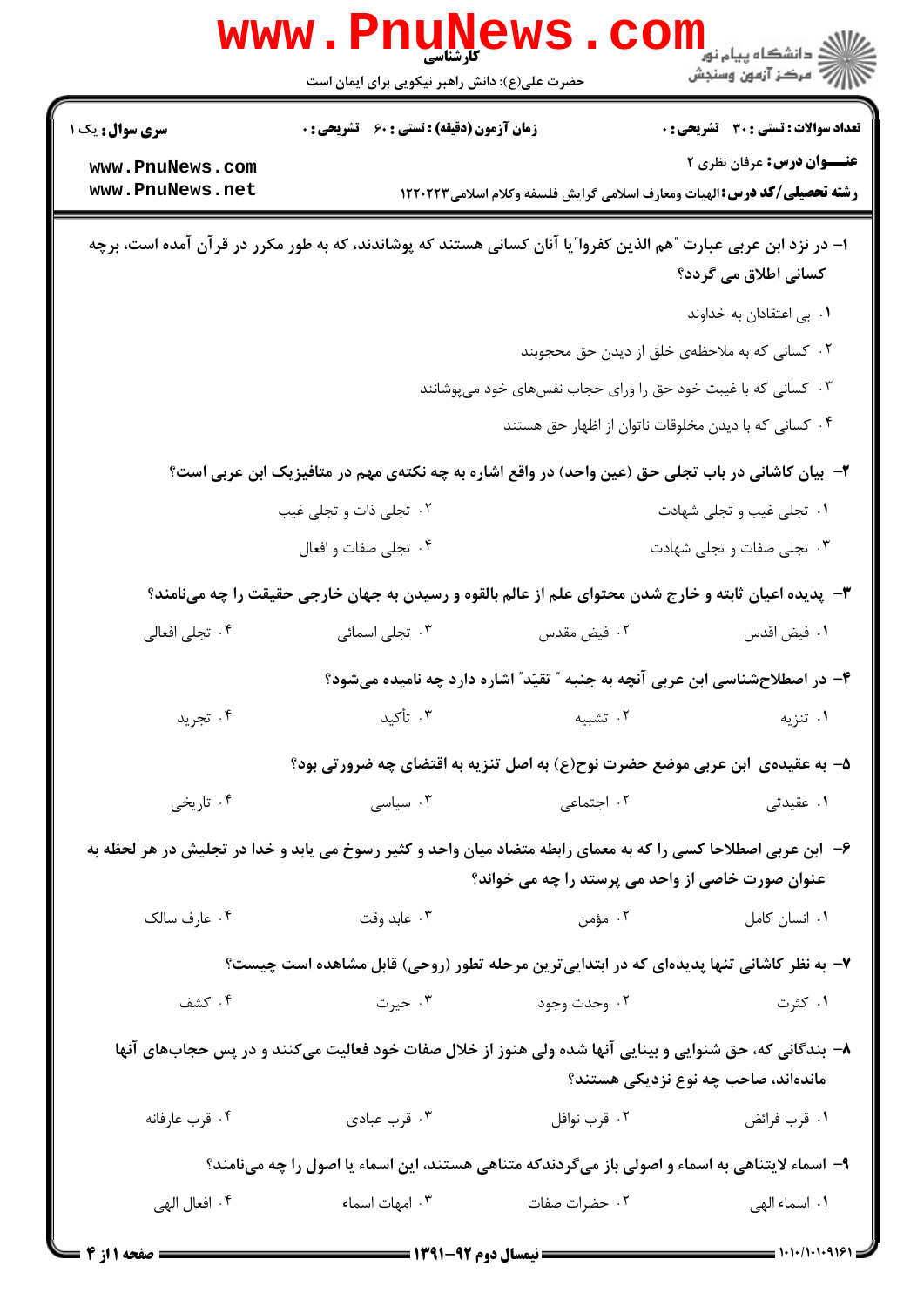|                                    | حضرت علی(ع): دانش راهبر نیکویی برای ایمان است                                                            |                                                                                 | دانشکاه پیام نور<br>ا∛ مرکز آزمون وسنجش      |  |  |
|------------------------------------|----------------------------------------------------------------------------------------------------------|---------------------------------------------------------------------------------|----------------------------------------------|--|--|
| <b>سری سوال :</b> ۱ یک             | <b>زمان آزمون (دقیقه) : تستی : 60 ٪ تشریحی : 0</b>                                                       |                                                                                 | <b>تعداد سوالات : تستی : 30 ٪ تشریحی : 0</b> |  |  |
| www.PnuNews.com<br>www.PnuNews.net |                                                                                                          | <b>رشته تحصیلی/کد درس:</b> الهیات ومعارف اسلامی گرایش فلسفه وکلام اسلامی۱۲۲۰۲۲۳ | <b>عنـــوان درس:</b> عرفان نظری ۲            |  |  |
|                                    | ١٠- حقايقى را كه اسماء الهى مىطلبند كدام است؟                                                            |                                                                                 |                                              |  |  |
| ۰۴ رب                              | ۰۳ حق                                                                                                    | ۲. عالم                                                                         | ۰۱ انسان                                     |  |  |
|                                    |                                                                                                          | 11– کدام مورد زیر بیانگر نظر ابن عربی در مورد غضب است؟                          |                                              |  |  |
|                                    | ۰۲ به مفهوم سلبی وجود دارد                                                                               |                                                                                 | ٠١. غضب احساس خشم عادی است                   |  |  |
|                                    | ۰۴ غضب را در مورد خداوند نمیپذیرد                                                                        |                                                                                 | ۰۳ یکی از موارد رحمت بی کران خداست           |  |  |
|                                    |                                                                                                          |                                                                                 | ۱۲- در مورد الله کدام مورد زیر درست است؟     |  |  |
|                                    |                                                                                                          | ۰۱ حق است که در خلال یک اسم عینی خاص خود را متجلی ساخته است                     |                                              |  |  |
|                                    |                                                                                                          | ۰۲ حق است که هیچگاه از تغییر و انتقال لحظه به لحظه برحسبِ اسماء باز نمی یستد    |                                              |  |  |
|                                    |                                                                                                          | ۰۳ انسان هنگام دعا خطاب خود را الله قرار میدهد                                  |                                              |  |  |
|                                    |                                                                                                          |                                                                                 | ۰۴ دارای نوعی ثبات است                       |  |  |
|                                    | ۱۳- عصای موسی و کلمهی حیّه در داستان حضرت موسی، به نظر ابن عربی به ترتیب نماد چیست؟                      |                                                                                 |                                              |  |  |
|                                    |                                                                                                          |                                                                                 |                                              |  |  |
| ۰۴ عصیان- رحمت                     | ۰۳ طاعت- حیات                                                                                            | ۰۲ سحر- عصیان                                                                   | ۰۱ عصیان- حیات                               |  |  |
|                                    |                                                                                                          | <b>۱۴</b> - به تعبیر ابن عربی طالبان رحمت چه کسانی هستند؟                       |                                              |  |  |
|                                    | ۰۲ اهل رحمت، محجوبان                                                                                     |                                                                                 | ۰۱ اهل کشف، اهل رحمت                         |  |  |
|                                    | ۰۴ محجوبان، عارفان                                                                                       |                                                                                 | ۰۳ محجوبان، اهل کشف                          |  |  |
|                                    | ۱۵- حالتی که در اثر تراکم بیش ازحد اشیاء جسم به حدی از اندماج رسیده که نزدیک به انفجار است، چه نام دارد؟ |                                                                                 |                                              |  |  |
| ۰۴ بازدم                           | ۰۳ کرب                                                                                                   | ۰۲ اندماج                                                                       | ۰۱ نَفَس                                     |  |  |
|                                    |                                                                                                          | ۱۶- به نظر بالی افندی "تنفس الهی" مترادف با چه کلمهای است؟                      |                                              |  |  |
| ۰۴ کُن                             | ۰۳ کړب                                                                                                   | ٢. نَفَس                                                                        | ٠١. اندماج                                   |  |  |
|                                    |                                                                                                          |                                                                                 |                                              |  |  |
| ۰۴ رحمت                            | ۱۷- از دیدگاه وجودشناسی خاص ابن عربی، نیرویی که موجب تجلی حق میشود چیست؟<br>۰۳ محبت                      | ٢. قدرت الهي                                                                    | ۰۱ اراده الهي                                |  |  |
|                                    | ۱۸- کدام اسم است به رابطه حق با باطن و یا ضمیر کلیه هستیهایی است که دارای ضمیرند، اشارتی دارد؟           |                                                                                 |                                              |  |  |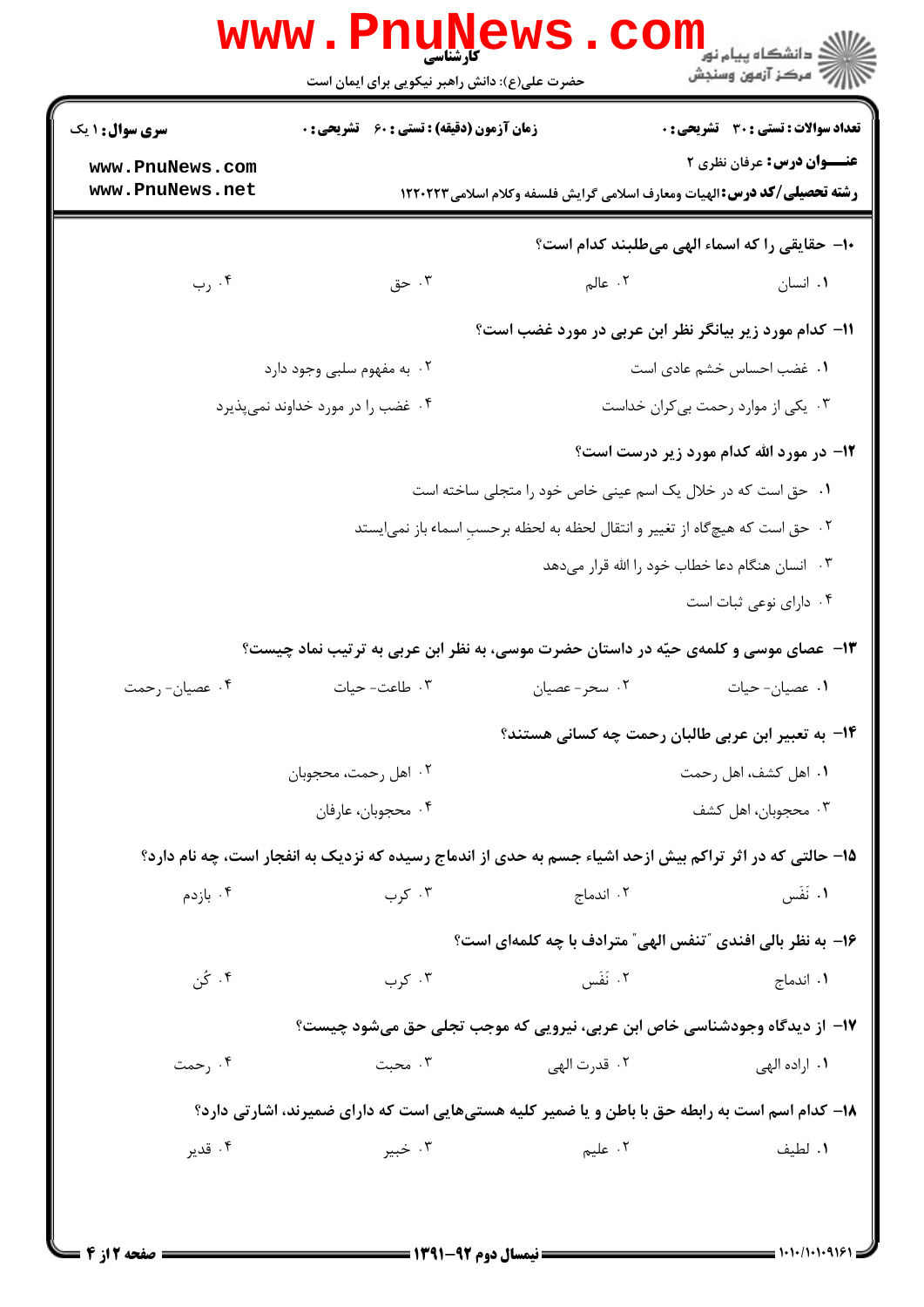|                                                                                                                                                   | www.PnuNews<br>حضرت علی(ع): دانش راهبر نیکویی برای ایمان است                                                |                                                                                     | ران دانشگاه پيام نور<br>الا =<br>الا = مرکز آزمون وسنجش |  |  |
|---------------------------------------------------------------------------------------------------------------------------------------------------|-------------------------------------------------------------------------------------------------------------|-------------------------------------------------------------------------------------|---------------------------------------------------------|--|--|
| <b>سری سوال : ۱ یک</b>                                                                                                                            | زمان آزمون (دقیقه) : تستی : 60 ٪ تشریحی : 0                                                                 |                                                                                     | <b>تعداد سوالات : تستی : 30 ٪ تشریحی : 0</b>            |  |  |
| www.PnuNews.com<br>www.PnuNews.net                                                                                                                |                                                                                                             | <b>رشته تحصیلی/کد درس:</b> الهیات ومعارف اسلامی گرایش فلسفه وکلام اسلامی ۱۲۲۰۲۲۳    | عنـــوان درس: عرفان نظري ٢                              |  |  |
|                                                                                                                                                   |                                                                                                             | ۱۹- وابستگی درونی ذاتی موجودات به حق در ابن عربی چه نام دارد؟                       |                                                         |  |  |
| ۰۴ معلول                                                                                                                                          | ۰۳ لطيف                                                                                                     | ۰۲ اختبار                                                                           | ۰۱ افتقار                                               |  |  |
| +۲- مراد از ابن عربی از وجود در جمله « <u>وجود</u> در مبدأ و ذات همان حق در جنبهی حرکت است» چیست؟                                                 |                                                                                                             |                                                                                     |                                                         |  |  |
|                                                                                                                                                   | ۰۲ حیات                                                                                                     |                                                                                     | ٠١ هستي آن طور كه اشياء هستند                           |  |  |
|                                                                                                                                                   | ۰۴ ربوبيت                                                                                                   |                                                                                     | ۰۳ رحمت                                                 |  |  |
|                                                                                                                                                   |                                                                                                             | <b>ا۲-</b> از سوی ابن عربی جنبهی حضور حق در هر موجود مستقل چه نامیده میشود؟         |                                                         |  |  |
| ۰۴ ناسوت                                                                                                                                          | ۰۳ ملکوت                                                                                                    | ۰۲ جبروت                                                                            | ۰۱ لاهوت                                                |  |  |
| ۲۲– خروج اعیان ثابته از حالت اشیاء معقوله و منحل شدن در اشیاء محسوس و به فعلیت رسیدن جهان محسوس، در اصطلاح<br>شناسی صرف ارسطویی، چه نامیده میشود؟ |                                                                                                             |                                                                                     |                                                         |  |  |
|                                                                                                                                                   | ۰۲ تجلی اسمائی                                                                                              |                                                                                     | ۰۱ تجلی شهودی                                           |  |  |
|                                                                                                                                                   | ۰۴ تنقل وجودی از حالت عینی به علمی                                                                          |                                                                                     | ۰۳ تنقل وجودي از حالت بالقوگي به بالفعلي                |  |  |
|                                                                                                                                                   | ۲۳- هرگاه هستی بالاتر به دلیل طبیعت هستی پایین تر مسخر میگردد، چه نامیده میشود؟                             |                                                                                     |                                                         |  |  |
|                                                                                                                                                   | ۰۲ تسخیر به وسیلهی حال                                                                                      |                                                                                     | ٠١ تسخير بالرضا                                         |  |  |
|                                                                                                                                                   | ۰۴ تسخیر در ترتیب نزولی                                                                                     |                                                                                     | ۰۳ تسخير به دليل درجه                                   |  |  |
|                                                                                                                                                   | ۲۴- درخواست گروهی از مردم از خداوند با توجه به آیهی شریفهی "ادعونی استجب لکم"برچه مبنا و دلیلی صورت میگیرد؟ |                                                                                     |                                                         |  |  |
|                                                                                                                                                   |                                                                                                             | ۰۱ زیرا اموری وجود دارد که در علم خداوند نیل به آنها ممکن نیست مگر به واسطه درخواست |                                                         |  |  |
|                                                                                                                                                   |                                                                                                             | ۰۲ عجله ورزي طبيعي ، آنان را به درخواست انگيخته است                                 |                                                         |  |  |
|                                                                                                                                                   |                                                                                                             | ۰۳ درخواست ایشان از روی احتیاط و به خاطر ممکن بودن امر است                          |                                                         |  |  |
|                                                                                                                                                   |                                                                                                             | ۰۴ اینان عبد محض هستند و درخواستشان تنها اطاعت اوامر خداوند است                     |                                                         |  |  |
|                                                                                                                                                   |                                                                                                             | ۲۵– ابن عربی روند انتقال روحی را به چه صورت بیان میکند؟                             |                                                         |  |  |
| ۰۴ بقا                                                                                                                                            | ۰۳ اعیان ثابته                                                                                              | ۰۲ تجلی                                                                             | ۰۱ فنا                                                  |  |  |
| ۲۶- در اصطلاحشناسی تصوف مرحلهای که نفس خود را در آغوش ذات الهی باز می یابد و با کنار نهادن نفس کهنه، نفس جدیدی                                    |                                                                                                             |                                                                                     | به دست می آورد، چه نام دارد؟                            |  |  |
| ۰۴ بقاء                                                                                                                                           | ۰۳ فنا                                                                                                      | ۰۲ شهود                                                                             | ۰۱ اشراق                                                |  |  |
| = صفحه 3 از 4                                                                                                                                     | <b>ـــــ نیمسال دوم ۹۲-۱۳۹۱ ـــــــــ</b>                                                                   |                                                                                     |                                                         |  |  |